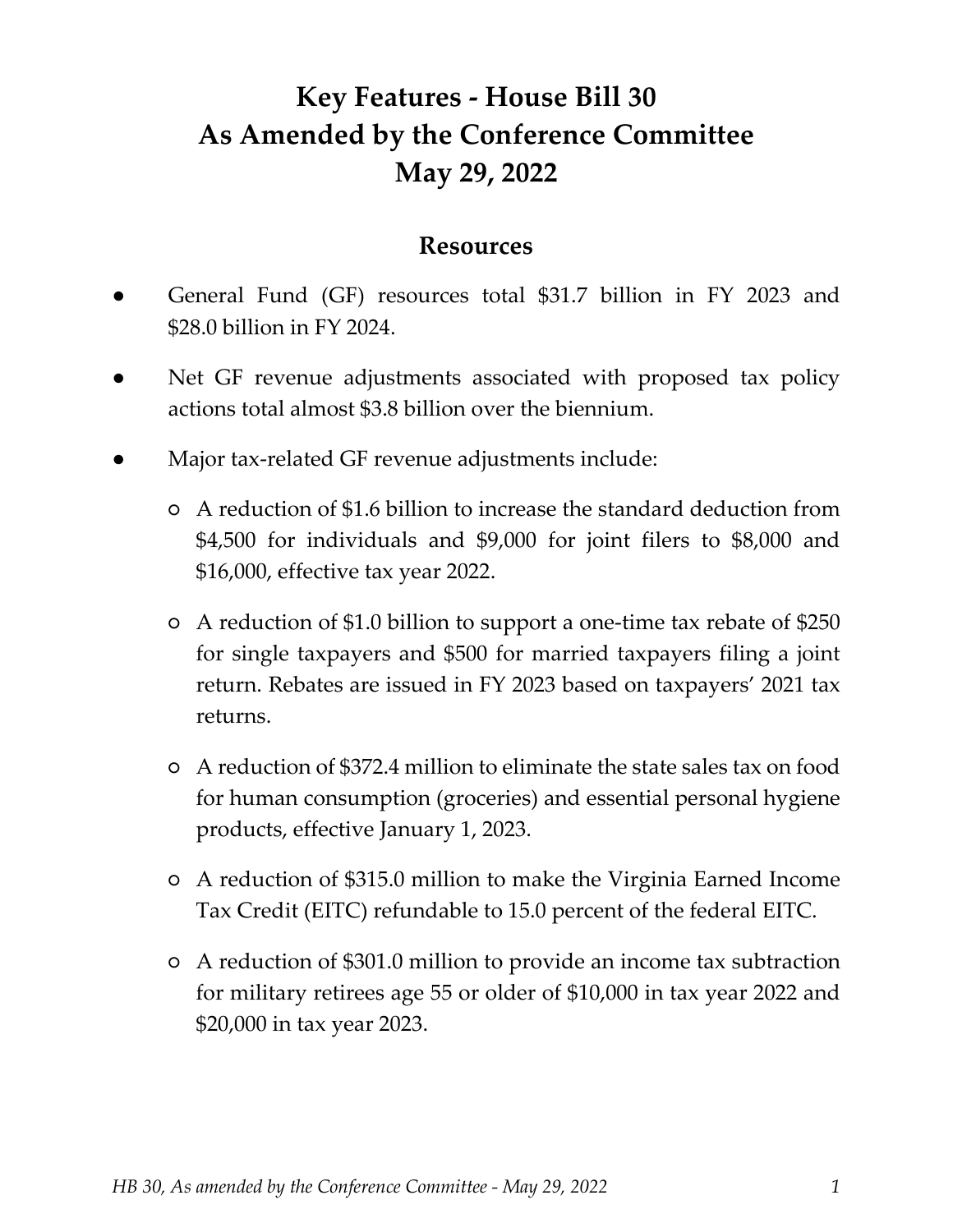- \$26.2 million reduction to increase the Virginia individual and corporate income tax deduction for business interest from 20.0 to 30.0 percent.
- \$36.2 million in GF reductions related to federal tax conformity.

# **Revenue Stabilization Fund**

- Includes \$1.1 billion GF the first year to reflect the mandatory deposit to the Revenue Stabilization Fund in FY 2023. A separate amendment adopts \$498.7 million GF in FY 2022 as an advanced reserve for an anticipated mandatory deposit to the Revenue Stabilization Fund in FY 2024.
- After accounting for the FY 2022 set-aside for the FY 2024 anticipated deposit and the FY 2023 mandatory deposit, the combined balances of both the Revenue Stabilization Fund and the Revenue Reserve Fund are projected to total \$3.8 billion by FY 2023.

# **Commerce and Trade**

- Invests \$159.0 million GF over the biennium in the Virginia Business Ready Sites program, including \$50.0 million in FY 2023 contingent on general fund revenue collections. Funding is intended to support grants to develop project-ready sites to make the Commonwealth more competitive in attracting economic development projects.
- Includes \$40.0 million GF in additional deposits to the Virginia Housing Trust Fund to support the creation or preservation of affordable housing, bringing the total to \$150.0 million over the biennium.
	- Authorizes Virginia Housing to issue \$240.0 million in Virginia Housing Opportunity Tax credits, bringing the total cost of the program to \$255.0 million over 10 years.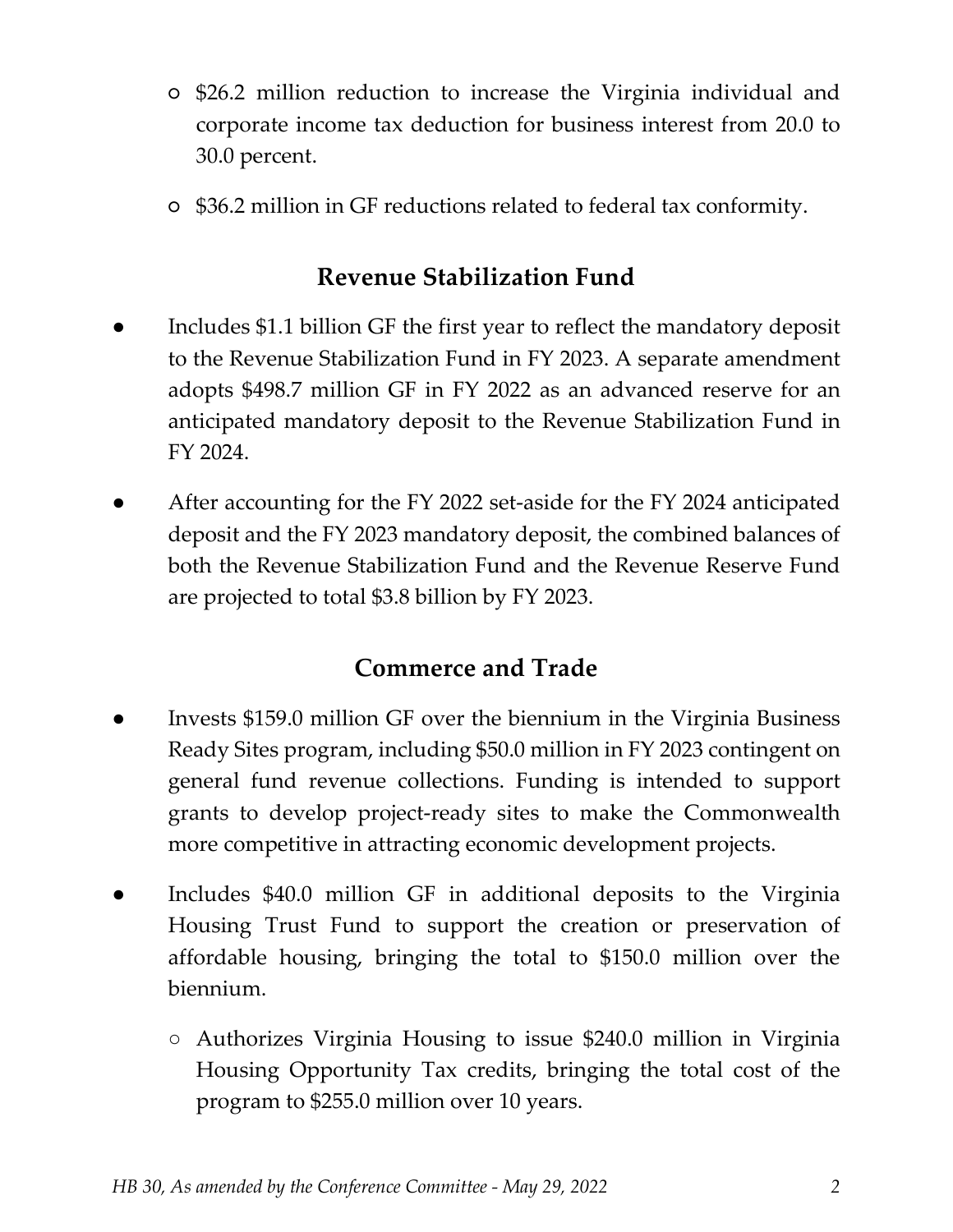- Includes \$120.5 million GF in deposits to the Major Headquarters Workforce Grant Fund to fund anticipated future incentive grant payments associated with the Amazon HQ2 project. Of these amounts, \$35.5 million in FY 2023 is contingent on general fund revenue collections.
- Provides \$66.7 million GF for statewide investments in Virginia's emerging pharmaceutical manufacturing, biotechnology, and life sciences clusters across the Commonwealth.
- Includes \$29.6 million in ARPA for the City of Petersburg to upgrade its water and wastewater infrastructure at the Poor Creek Pump Station in support of a regional pharmaceutical manufacturing cluster.
- Invests \$27.6 million in ARPA funds in the Industrial Revitalization program, supporting the redevelopment of blighted structures in communities across the Commonwealth.
- Includes \$9.0 million GF over the biennium for the Governor's Motion Picture Opportunity Fund.

### **Labor**

- Includes language that would continue to hold employer Unemployment Insurance (UI) tax rates harmless from pandemicrelated claims.
- Eliminates the "fund builder" component of the UI tax for all employers starting in calendar year 2023.
- Includes a series of JLARC-recommended amendments to address performance and technology issues at the Virginia Employment Commission.
- Increases the NGF appropriation for the administration and payment of UI benefits by \$152.8 million in FY 2023 and \$79.4 million in FY 2024.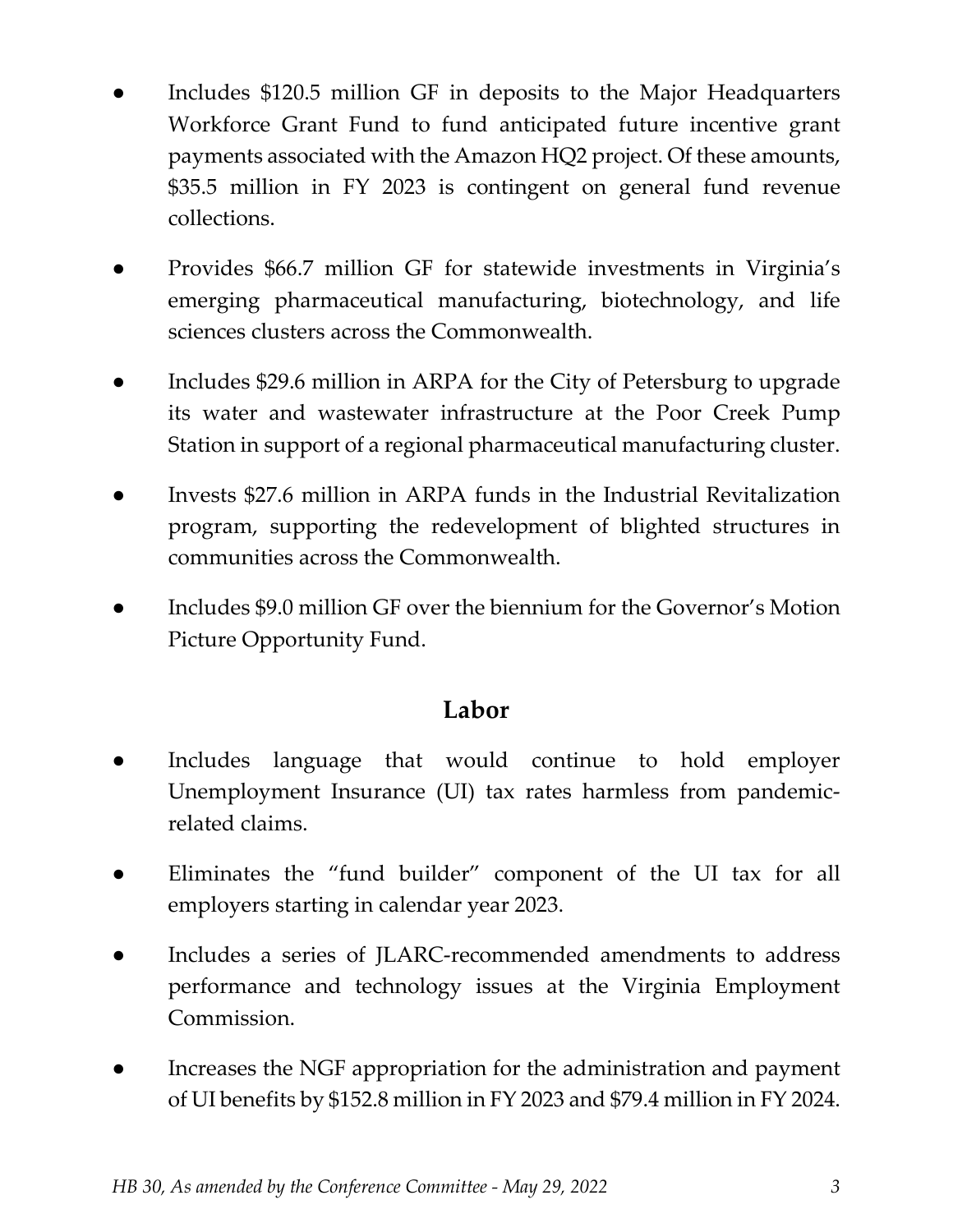# **Public Education**

- Provides an additional \$347.1 million GF the first year and \$158.7 million GF the second year over the introduced budget. This increases Direct Aid funding by \$2.9 billion GF over the biennium compared to FY 2022, \$1.7 billion GF the first year and \$1.2 billion GF the second year.
- Includes \$40.5 million GF over the biennium for rebenchmarking and technical updates, and an additional \$177.1 million GF the first year and \$177.4 million GF the second year to hold divisions harmless for rebenchmarking data affected by COVID-19, including special education child counts, pupil transportation, and non-personnel support costs.

### Compensation, Recruitment, and Retention

- Includes \$224.1 million GF the first year and \$505.5 million GF the second year to support the state's share of a 5.0 percent salary increase each year for teachers and support positions. Divisions must provide a local match. Divisions can access these funds if they provide at least a 2.5 percent increase in the first year, and state funds will be prorated for any increases between 2.5 percent and 5.0 percent in each year. These increases are effective August 1, 2022 and July 1, 2023.
- Provides \$124.7 million ARPA funds for a one-time pandemic bonus for school division employees. Funds are distributed to divisions based on \$1,000 per SOQ-funded instructional and support position and require no local match.
- Includes \$10.0 million ARPA funds to provide recruitment incentives for individuals filling vacant positions in fall 2023. This provides incentive bonuses of \$2,500, or \$5,000 if the individual fills a hard-tostaff position or is hired in a hard-to-staff school.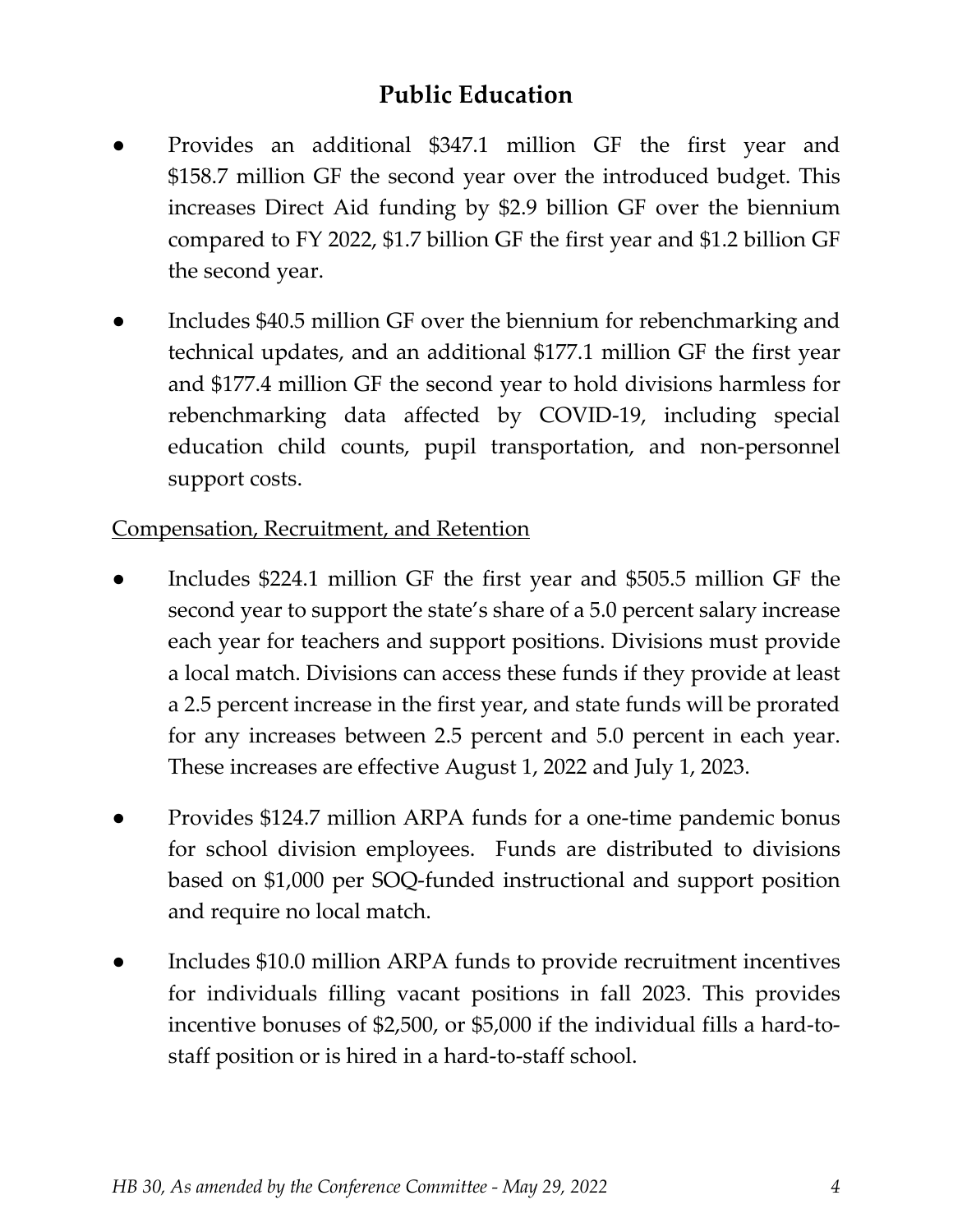### School Construction and Modernization

- Includes \$400.0 million GF the first year for school construction and modernization payments. Divisions are allowed to carry forward unspent funds. Each division receives a base allocation of \$1.0 million with the remaining funds allocated based on average daily membership weighted by local composite index.
- Provides \$400.0 million GF and \$50.0 million NGF from the Literary Fund for targeted school construction assistance. Qualifying projects will be eligible for grants of up to 30.0 percent of reasonable school construction and modernization costs.
- Authorizes up to \$200.0 million each year from the Literary Fund to be used for school construction loans, and implements several enhancements to the loan program, including lower interest rates and increased maximum loan amounts.

### Standards of Quality

- Provides \$109.4 million GF the first year and \$162.3 million GF the second year to increase the number of funded support positions. This increases the funded ratio of support positions to instructional positions from 17.75 support positions per 1,000 students, to 20 support positions per 1,000 students the first year and 21 support positions per 1,000 students the second year. This partially eliminates the funding cap placed on support positions beginning in FY 2010.
- Includes \$30.9 million GF the first year and \$31.7 million GF the second year to provide one reading specialist for every 550 students in kindergarten through third grade.
- Provides \$10.0 million GF the first year and \$10.3 million GF the second year to provide a full-time principal in every elementary school.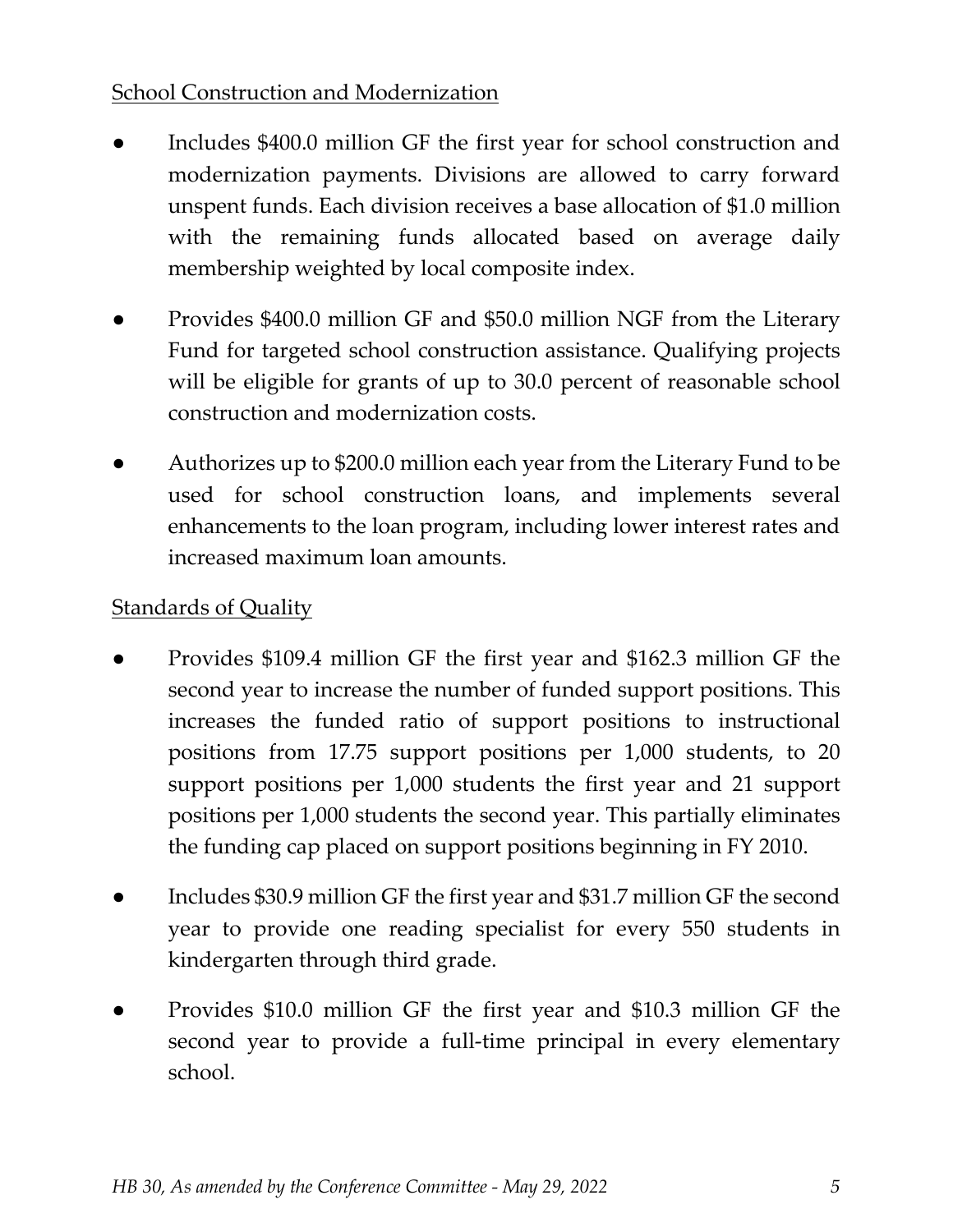#### Other K-12 Education

- Provides \$104.1 million GF the first year and \$257.2 million GF the second year for a payment to cover the elimination of the state sales tax on food for human consumption and essential personal hygiene products of which 1.0 percent is dedicated to public education. These payments are distributed based on the estimated school age population consistent with sales tax.
- Includes \$100.0 million GF for planning and startup grants and ongoing operational aid for College Partnership Laboratory Schools.
- Provides \$83.0 million GF each year to support teacher retirement costs previously split-funded using Literary Funds.
- Includes \$71.1 million GF the first year and \$74.2 million GF the second year to increase the maximum At-Risk Add On percentage from 26.0 percent to 36.0 percent.
- Provides \$70.9 million GF the first year and \$74.8 million GF the second year to maintain the 2022 VRS employer retirement and group life insurance rates in lieu of the reduced contribution rate approved by the VRS board for the 2022-2024 biennium.
- Includes \$26.7 million GF the first year and \$40.2 million GF the second year to implement several early childhood initiatives, including biennial rebenchmarking for Virginia Preschool Initiative (VPI) slots, expanded services for three-year-olds, expanded mixed delivery and early childhood workforce recruitment and retention grants.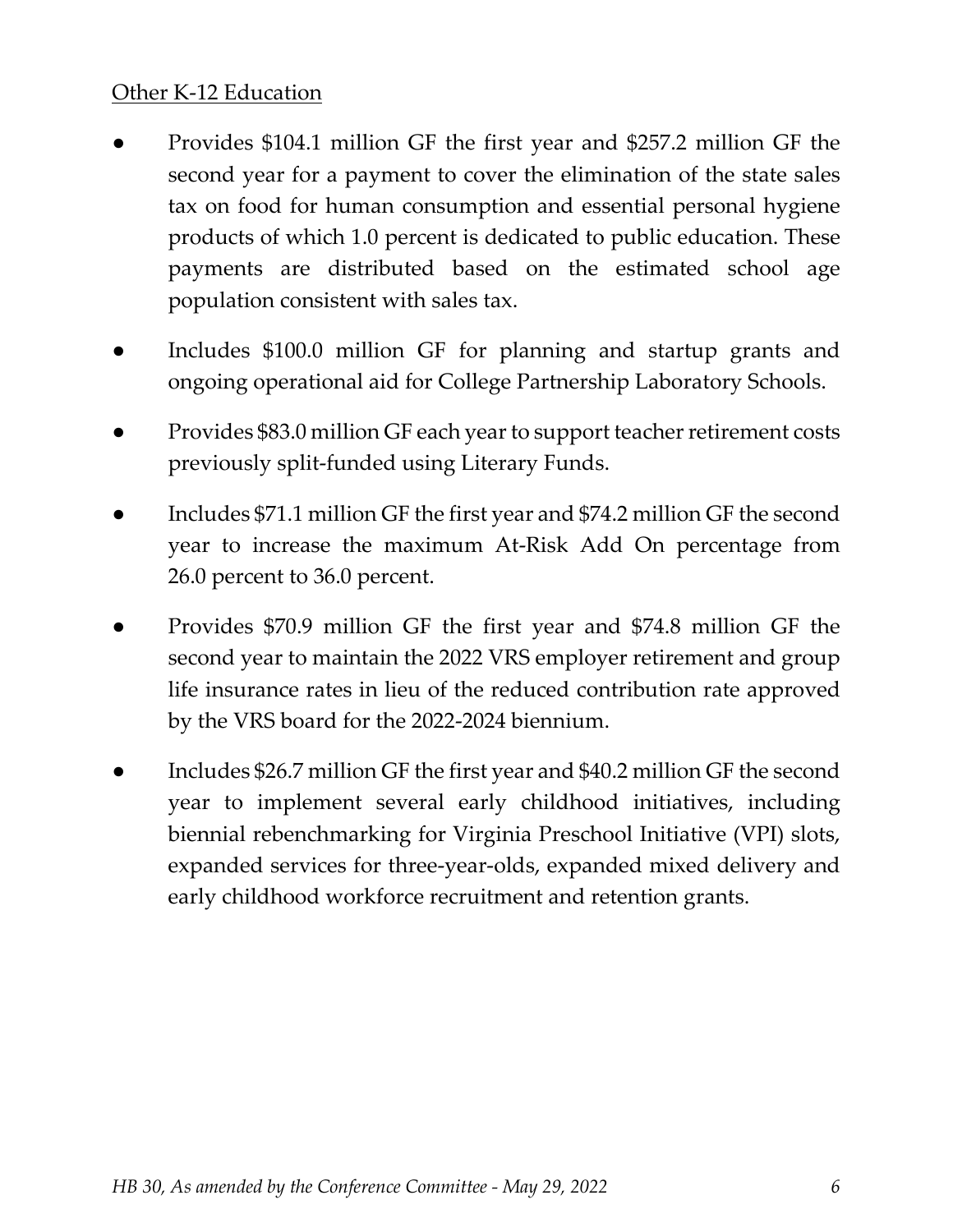# **Higher Education**

### College Affordability and Access

- Provides \$104.0 million GF over the biennium for increased affordability funding for in-state undergraduate students. In addition, maintains \$114.0 million GF of access funding. The combined actions nearly triple current spending levels. Of this amount, Norfolk State University and Virginia State University each receive about \$20.0 million over the biennium.
- Maintains \$10.0 million GF over the biennium to expand eligibility for the Virginia College Affordability Network (VCAN) at Norfolk State University and Virginia State University.

### Financial Aid and Student Retention

- Maintains \$150.0 million GF over the biennium to increase the availability of need-based financial aid for in-state undergraduate students.
- Maintains \$10.4 million GF over the biennium to make need-based financial aid more available to in-state graduate students.
- Includes \$10.0 million GF over the biennium to provide need-based financial aid to students who are ineligible to receive federal grants.
- Provides \$250,000 GF the first year and \$25.0 million GF the second year to develop and implement long-term plans to address belowaverage enrollment of Pell-eligible students at certain institutions. One-time grants may be used, among other purposes, to increase needbased financial aid opportunities.
- Includes \$18.4 million GF over the biennium to meet demand for and increase the size of individual awards under the Tuition Assistance Grant (TAG) program.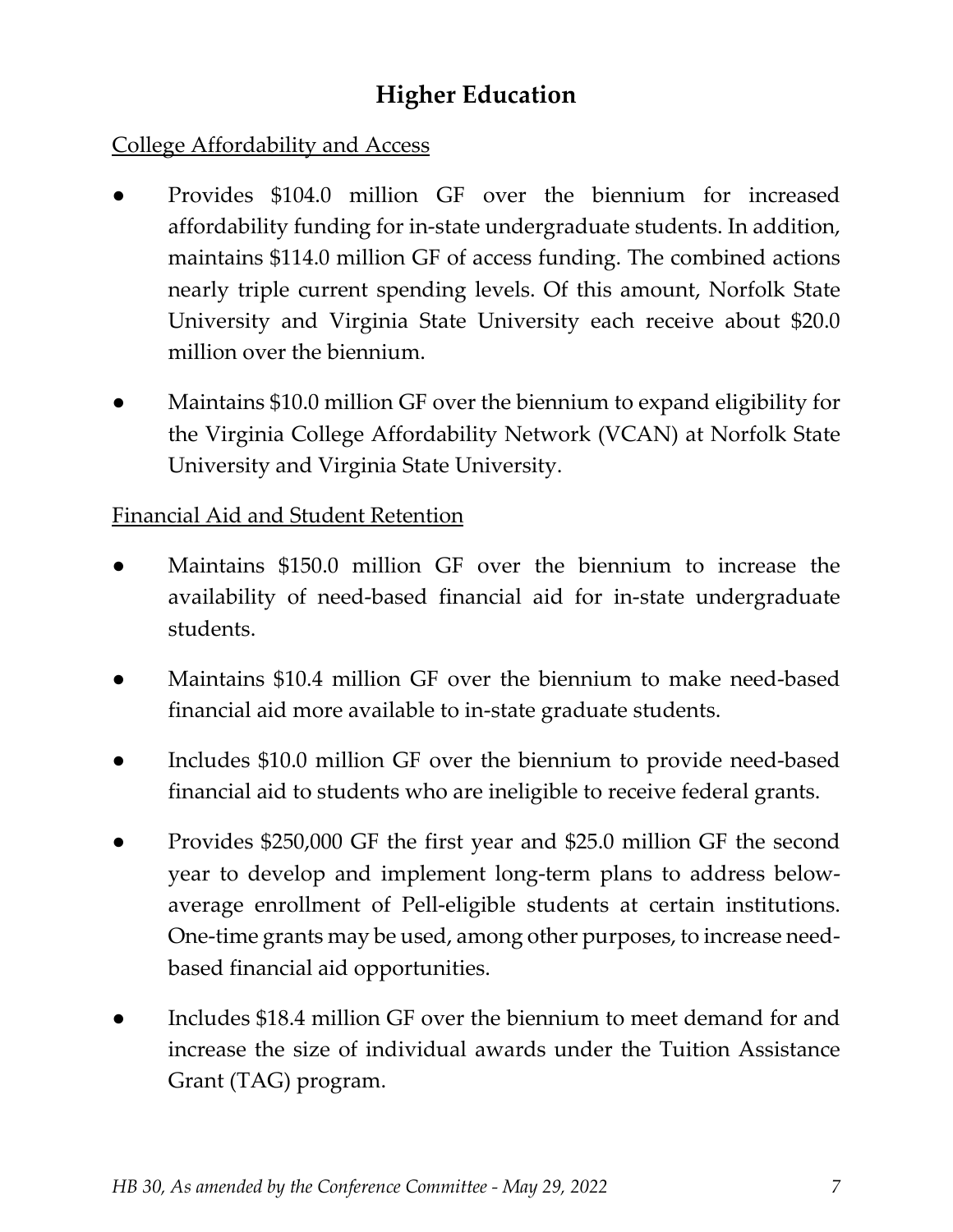- Includes \$8.5 million GF over the biennium to offer flat annual awards of \$5,000 to TAG-eligible students attending Historically Black Colleges and Universities (HBCUs).
- Includes \$10.8 million GF over the biennium to meet the needs of a growing eligibility pool under the Virginia Military Survivors and Dependents Education Program (VMSDEP).
- Includes \$33.0 million GF over the biennium in new workforce development programming statewide, with services ranging from internship placements to job training opportunities in high-need industries. This includes \$13.0 million GF to scale up employer services, pilot models, and student stipends under the Virginia Talent + Opportunity Partnership, as well as \$8.0 million GF in the first year to G3 innovation grants within the Virginia Community College System.

### **Other Education**

- Includes \$2.6 million GF over the biennium to the Virginia Commission for the Arts to support grants for local art organizations.
- Includes \$7.0 million GF over the biennium to support the 250th Anniversary of the American Revolution at the Jamestown-Yorktown Foundation.
- Provides \$5.0 million GF over the biennium to increase aid to local libraries.

### **Health and Human Resources**

Provides an additional \$1.4 billion GF for Health and Human Resources over the biennium, \$447.0 million GF the first year and \$963.6 billion GF the second year.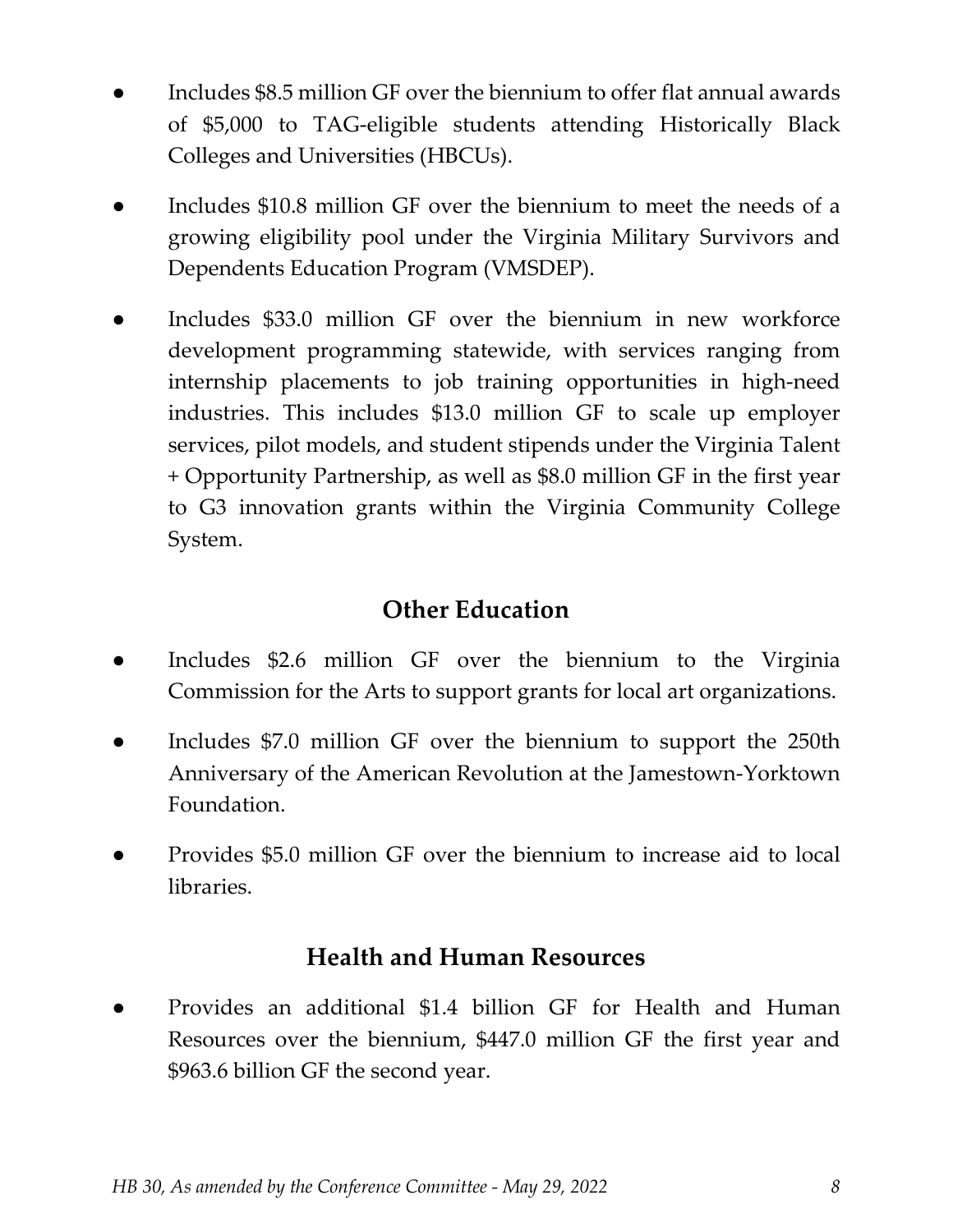### **Medicaid**

- Fully funds \$910.9 million GF over the biennium for the Medicaid and children's health insurance forecasts, which reflects typical enrollment, utilization, inflationary changes, and increases in Medicare premiums. Also includes the change in tobacco tax revenue for the Health Care Fund.
- Reflects \$349.4 million GF in federal match rate (FMAP) changes over the biennium resulting from the extension of the Public Health Emergency into the first quarter of FY 2023 and federal updates to that FMAP rate based on states' per capita income relative to the national average. For FY 2023, the FMAP rate will increase from 50.00 to 50.65 percent and for FY 2024, the rate will likely increase from 50.65 to 51.28 percent.
- Reflects \$274.2 million GF in savings over the biennium from a projected increase in revenue in the Virginia Health Care Fund (VHCF) from managed care payments due to exceeding the profit cap and lower than required medical loss ratios. Revenue in the VHCF is used to offset the state GF cost of the Medicaid program.
- Provides \$377.0 million GF to increase Medicaid developmental disability waiver rates over the biennium.
- Adds \$85.9 million GF over the biennium to increase personal care rates to 7.5 percent for consumer-directed and agency-directed attendants.
- Includes \$84.9 million GF to provide a 30 percent rate increase in Medicaid dental rates over the biennium.
- Provides \$38.1 in ARPA funds in FY 2023 and \$43.5 million GF in FY 2024 to continue the 12.5 percent temporary increase for a variety of home and community-based services.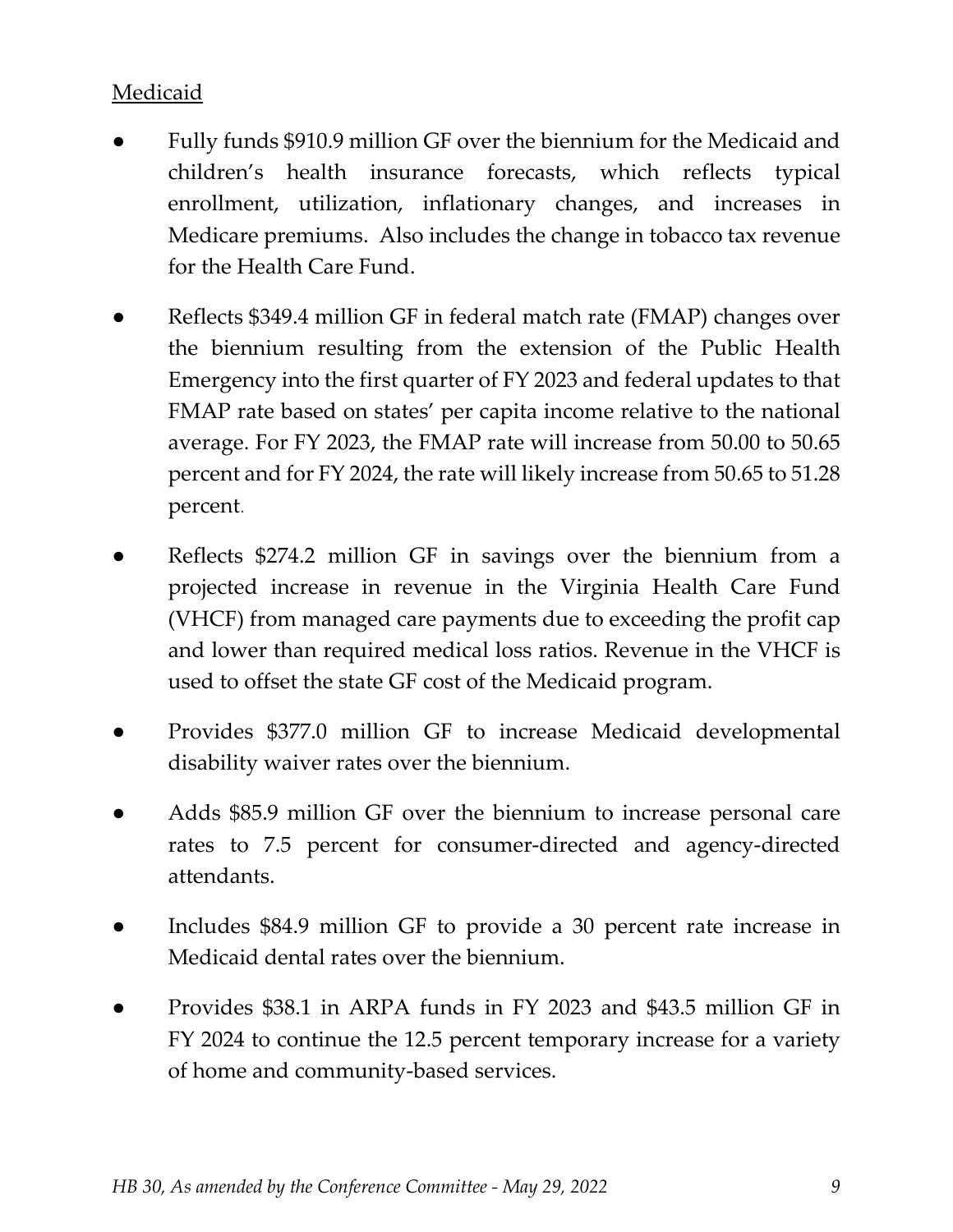- Provides \$52.5 million GF over the biennium to fund the Children's Health Insurance Programs.
- Adds \$37.5 million GF over the biennium to support the value-based purchasing (VBP) program for nursing homes.
- Includes \$20.0 million GF over the biennium to increase rates for primary care to 80 percent of Medicare rates.
- Provides \$13.0 million GF to fund 600 developmental disability waiver slots in FY 2024.
- Adds \$8.1 million GF over the biennium to increase Medicaid support of Children's Hospital of the King's Daughters and \$7.3 million GF over the biennium to support the Virginia Home.
- Provides \$8.0 million GF to increase rates to reflect inflation for Psychiatric Residential Treatment Facilities.
- Includes \$6.5 million GF over the biennium to increase Medicaid rates for obstetrical and gynecological services by 15.0 percent and \$6.2 million GF over the biennium to increase Medicaid vision services rates for children by 30.0 percent.

### Behavioral Health

- Provides \$55.0 million GF for the costs in the second year of direct care staff in state facilities to increase their compensation to 50.0 percent of the benchmark for such positions, resulting in salary increases averaging around 37.0 percent. In the first year, the costs of these compensation actions are covered through federal ARPA funding.
- Includes \$22.2 million in ARPA funds in FY 2023 and \$28.3 million GF in FY 2024 to fully implement and fund STEP-VA in the Community Services Boards.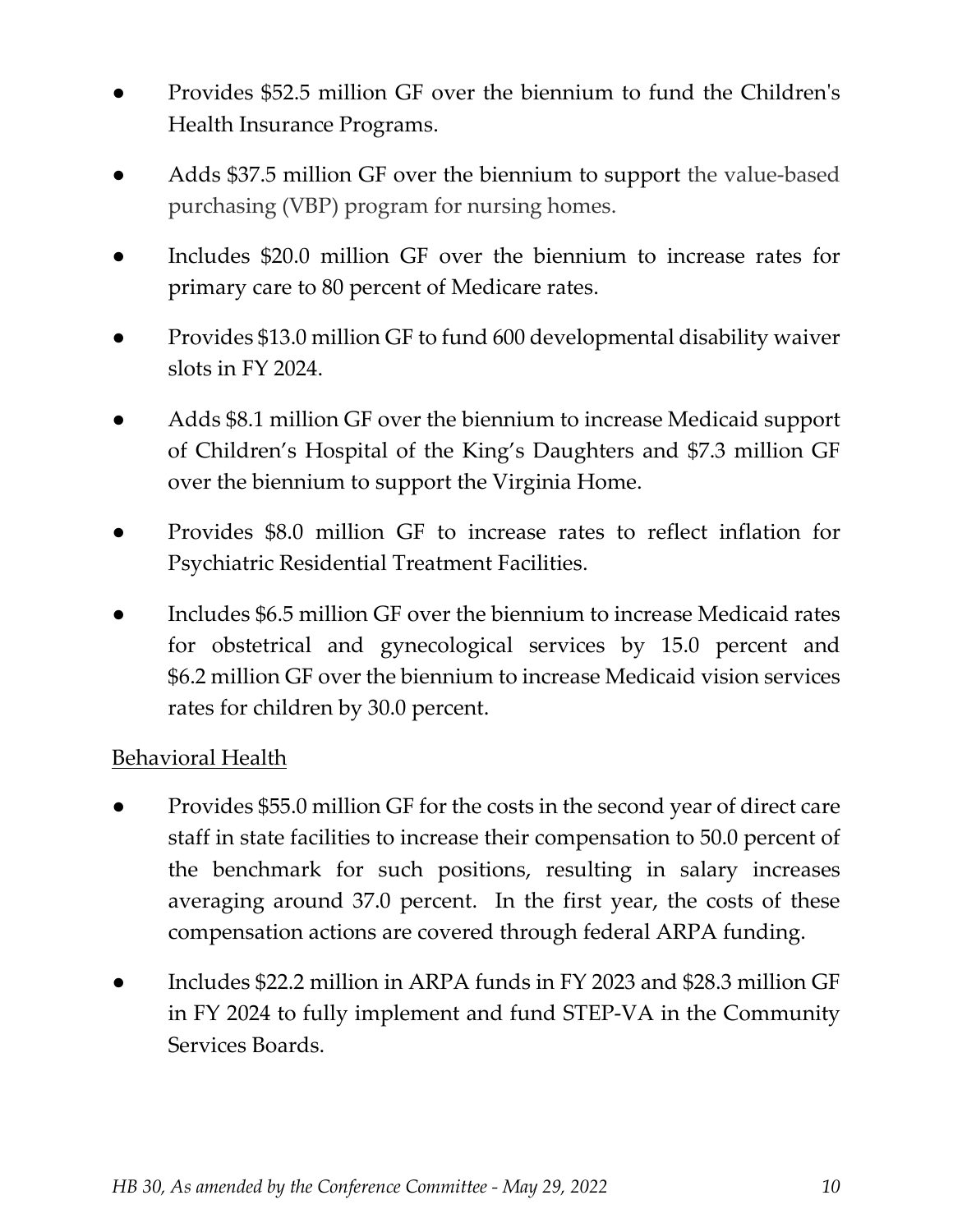- Includes \$33.8 million GF over the biennium for Permanent Supportive Housing to support individuals with serious mental illness with stable housing.
- Includes \$31.5 million GF over the biennium to continue to support crisis system transformation, primarily mobile crisis teams and receiving centers.
- Maintains \$10.1 million GF over the biennium for a pilot program at Central State Hospital and Southern Virginia Mental Health Institute to provide discharge planning and therapeutic intervention treatment services seven days a week.
- Provides \$6.9 million GF over the biennium for discharge planning services.
- Includes \$6.0 million GF over the biennium to support Marcus Alert implementation in five additional localities.

### Other Health and Human Resources

- Provides \$36.0 million GF over the biennium to fund the forecast of foster care and adoption subsidy payments.
- Adds \$34.0 million in ARPA funds in FY 2023 to assist hospitals in offsetting costs from COVID-19.
- Maintains \$10.6 million GF over the biennium to replace the child welfare information system at the Department of Social Services.
- Provides \$8.5 million GF to complete the three-year phase-in for local match changes for local health departments.
- Maintains \$5.3 million GF over the biennium to add 300 public guardianships.
- Adds \$5.0 million for a CASA Welcome Center in Fairfax County.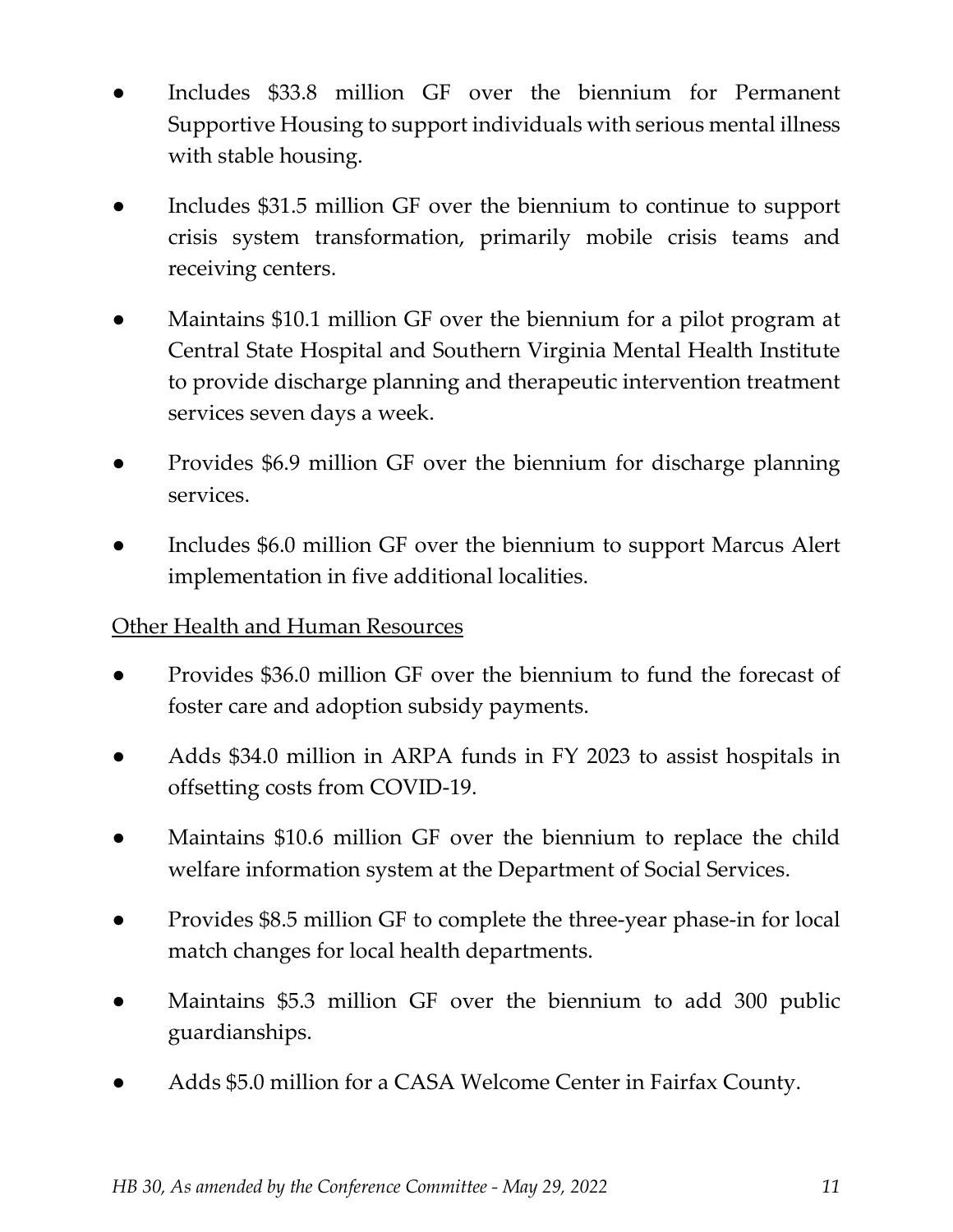#### State Corporation Commission

Includes \$20.0 million GF in FY 2024 to fund the state share of a reinsurance program for the individual insurance market. The federal government will provide over \$200.0 million to the program that will reduce premiums in the individual health insurance market by up to 20.0 percent.

### **Natural Resources, Agriculture, and Forestry**

- Deposits \$313.0 million GF in the Water Quality Improvement Fund (WQIF) in FY 2023.
	- Includes a \$256.6 million deposit in the Natural Resources Commitment Fund. This fully-funds the Agricultural BMP Needs Assessment for the biennium in the first year.
	- Deposits \$15.9 million in the WQIF Reserve, increasing the balance of the reserve by approximately 50.0 percent.
	- Allocates a total of \$3.5 million for remediation of Harmful Algal Blooms in the Shenandoah River and Lake Anna.
- Provides an additional \$10.7 million GF over the biennium for operating support for State Parks, including:
	- \$7.7 million over the biennium to support Park operations across the Commonwealth; and
	- \$3.0 million over the biennium in funding for Sweet Run, Powhatan, First Landing, Mendota Trail, and Big Cedar Creek.
- Includes \$21.1 million GF in FY 2023 at the Department of Historic Resources to support 19 historic and cultural attractions across the Commonwealth.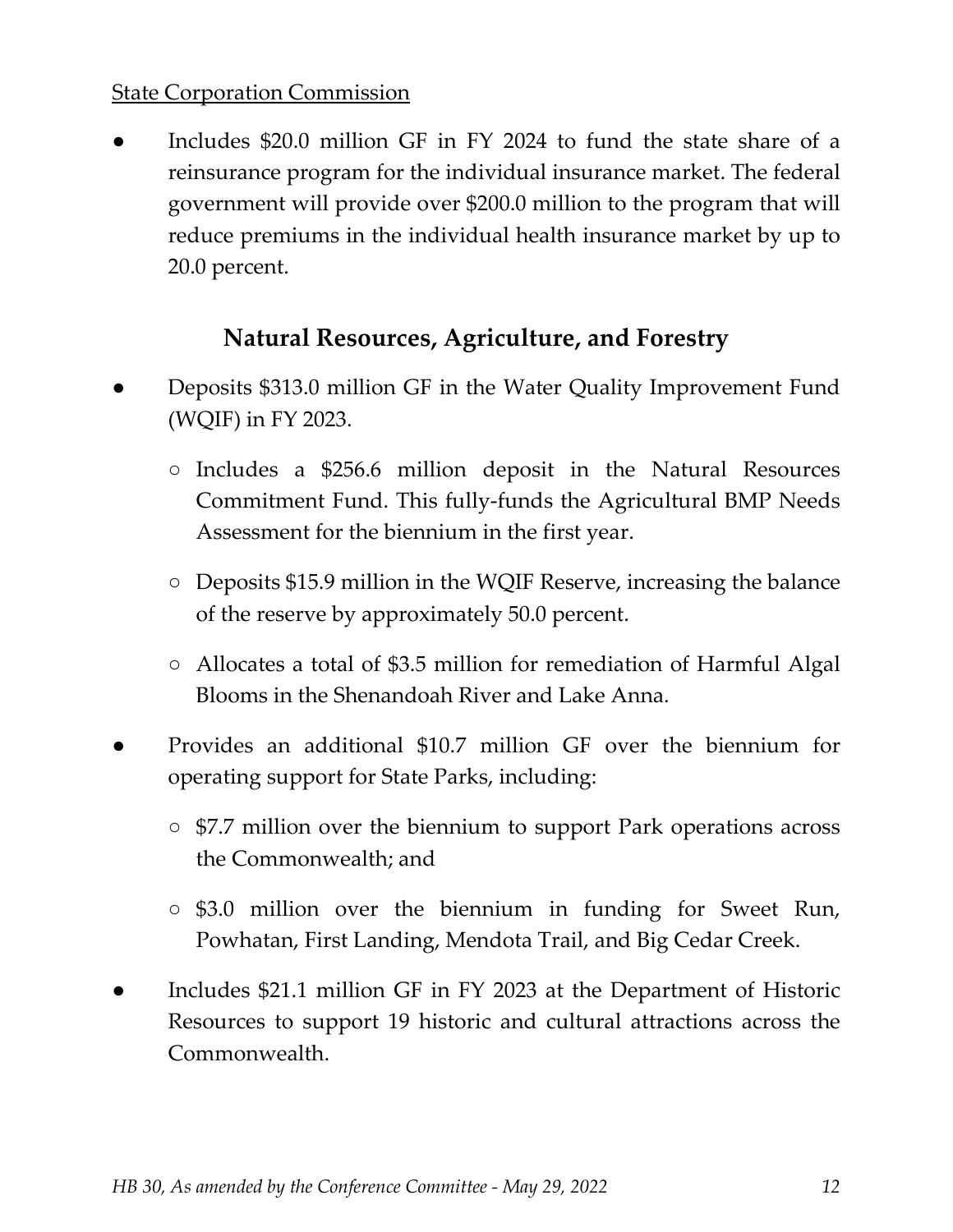- Provides \$10.0 million GF and \$10.0 million in ARPA funds for the repair and rehabilitation of privately-owned high-hazard dams.
- Increases base support for the Virginia Land Conservation Fund from \$10.0 million to \$16.0 GF million per year.
- Includes \$17.6 million GF over the biennium to meet anticipated federal matching requirements for increased Clean Water Revolving Loan Funds authorized in the federal Infrastructure Investment and Jobs Act.
- Provides \$25.0 million NGF to capitalize the Resilient Virginia Revolving Loan Fund from Regional Greenhouse Gas Initiative proceeds.
- Includes \$5.0 million GF for the creation of a Black, Indigenous and People of Color Preservation fund to provide grants for the protection of tribal lands and archeological sites.
- Provides \$700,000 GF each year for investigation and enforcement activities related to hemp product violations at food establishments.
	- Language establishes labeling, packaging, and other requirements and prohibitions for substances with tetrahydrocannabinol that are intended for human consumption.

# **Public Safety & Veterans**

- Includes \$47.0 million GF over the biennium to the Department of Criminal Justice Services (DCJS) for additional aid to localities with police departments ("HB 599" funding).
- Includes \$113.0 million GF in compensation increases for public safety officers at the Department of Corrections and Virginia State Police.
- Provides \$45.0 million GF over the biennium in increased support for the School Resource Officer Incentive Grant Program.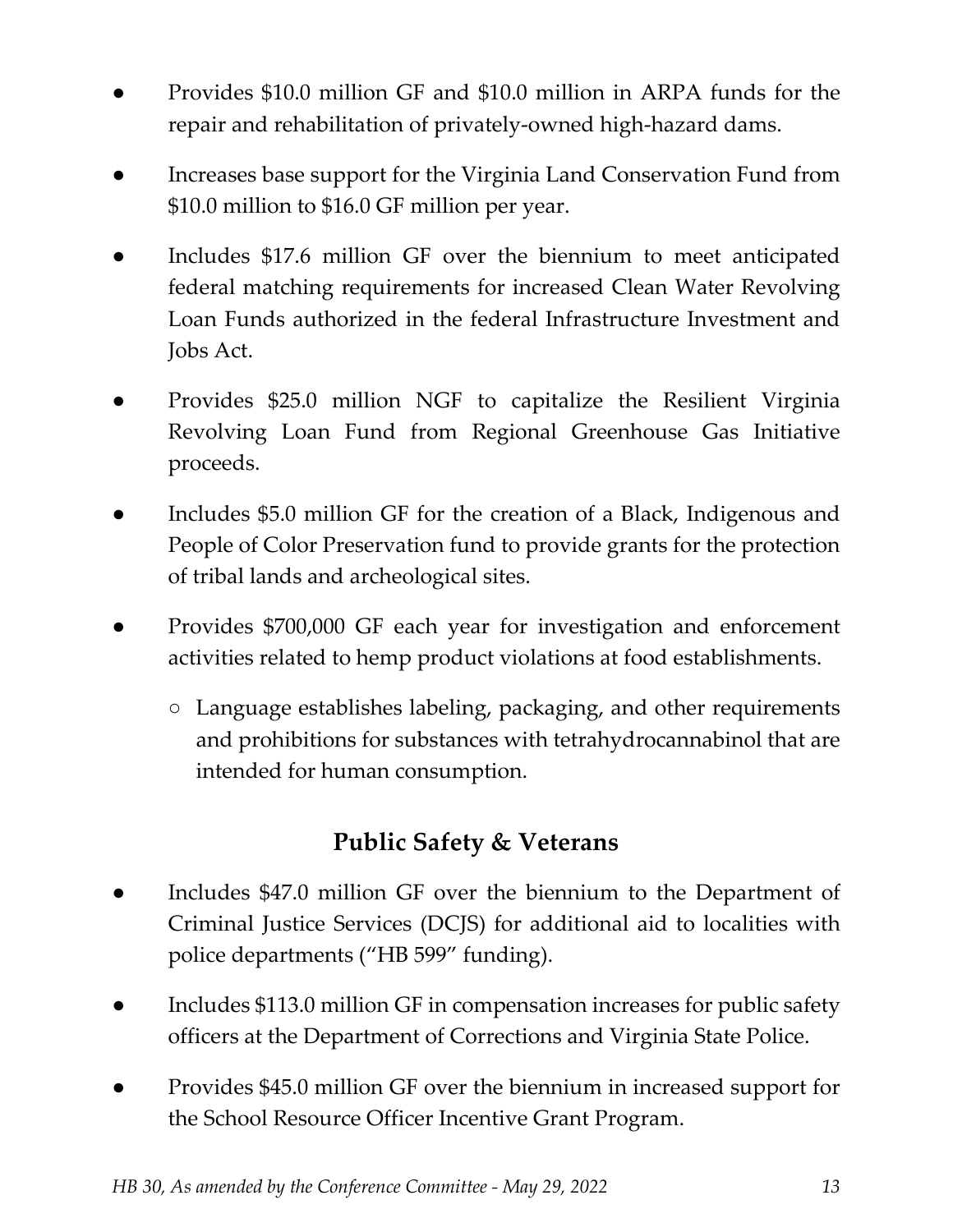- Includes \$13.0 million GF over the biennium for community violencefocused grant programs at DCJS:
	- \$8.0 million over the biennium for the Firearm Violence Intervention and Prevention Grant Fund; and
	- \$5.0 million over the biennium for the Operation Ceasefire Grant Fund.
- Provides \$19.4 million GF over the biennium to establish and begin operations of the Cannabis Control Authority.
- Includes an additional \$10.6 million GF over the biennium at the Department of Veterans Services to bolster the Department's programmatic and operating areas, as well as \$10.0 million GF over the biennium for a new suicide and opiate misuse prevention initiative.
- Provides \$75.0 million NGF in ARPA funds in FY 2023 for one-time grants to local law enforcement agencies to support equipment purchases and training.

# **Transportation**

- Includes  $$110.0$  million GF, above the  $$210.0$  million in HB 29, to support the widening of I-64 to three lanes in between Hampton Roads and Richmond. An additional \$150.0 million GF contingent upon sufficient FY 2022 general fund revenues collected in excess of the Official Revenue Estimate for FY 2022.
- Provides \$41.5 million GF the first year to establish a State Trails Office to support the planning, development and construction of multi-use trails projects across the Commonwealth.
	- Dedicates \$7.0 million NGF in ongoing federal Transportation Alternatives funds to support the State Trails program.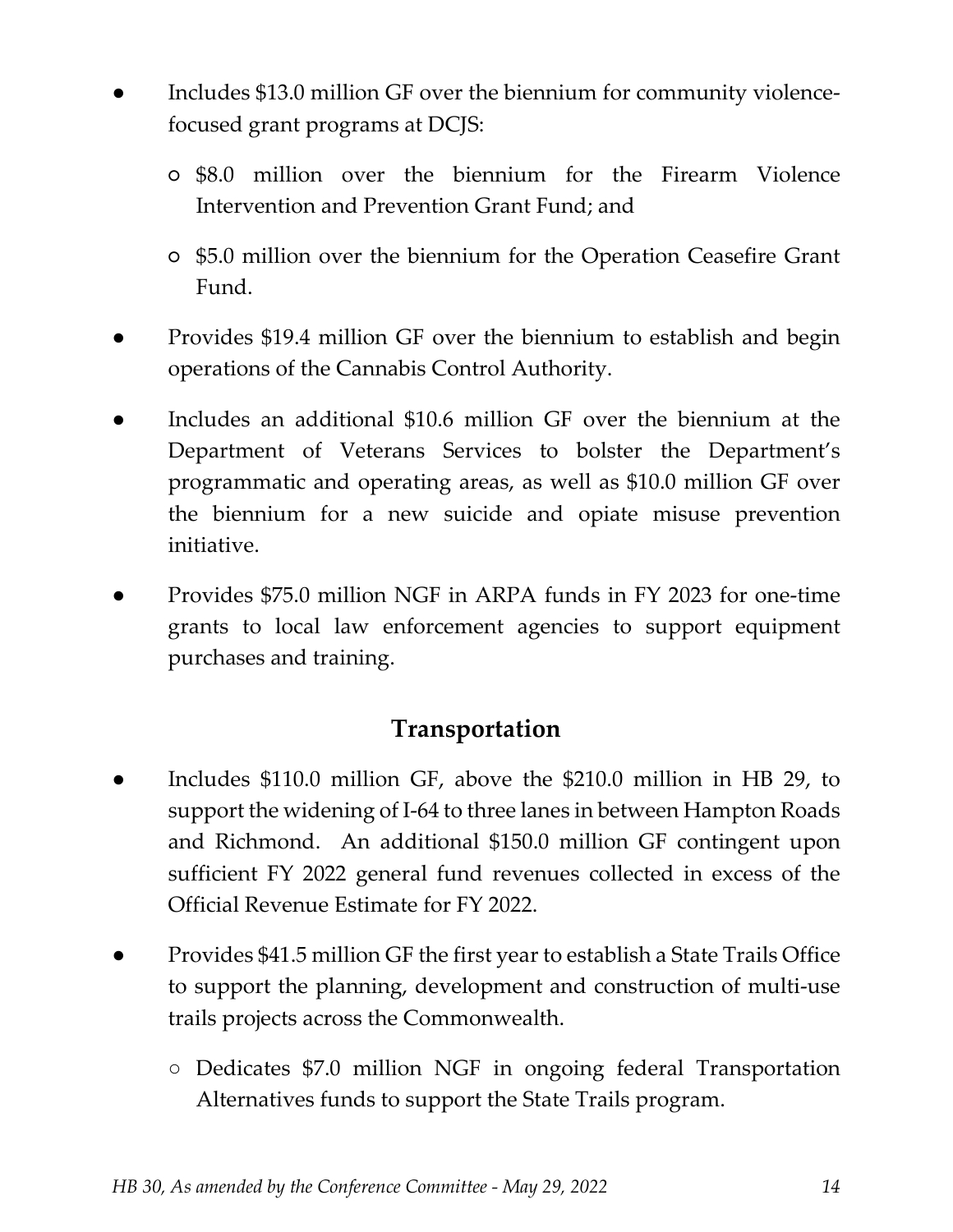- Provides \$5.0 million GF to support long-distance commuter transit services through the Transit Ridership Incentive Fund.
- Provides a total of \$1.0 billion in Capital Outlay investments at the Port of Virginia over the biennium. These amounts include \$266.0 million GF and \$618.0 million NGF the first year and \$150.0 million NGF the second year for projects.
- Includes \$10.0 million GF for shallow water dredging projects.

# **General Government**

### Employee Compensation

- Provides \$223.1 million GF the first year and \$523.6 million GF the second year for a 5.0 percent salary increase in each year of the biennium for state employees, including adjunct faculty and graduate teaching assistants at higher education institutions, and for statesupported local employees, excluding certain employee groups receiving a separate targeted salary adjustment equal to or greater than 7.5 percent in the first year.
	- Provides a 2.5 percent salary increase in the first year and a 5.0 percent salary increase in the second year for employee groups receiving a separate, targeted salary adjustment equal to or greater than 7.5 percent in FY 2023.
	- The raise is effective July 10, 2022 for state employees (for the August 1, 2022 payday) and August 1, 2022 for state-supported local employees.
- Includes \$66.5 million GF in FY 2023 for an additional \$1,000 bonus for state employees, to be paid on December 1, 2022.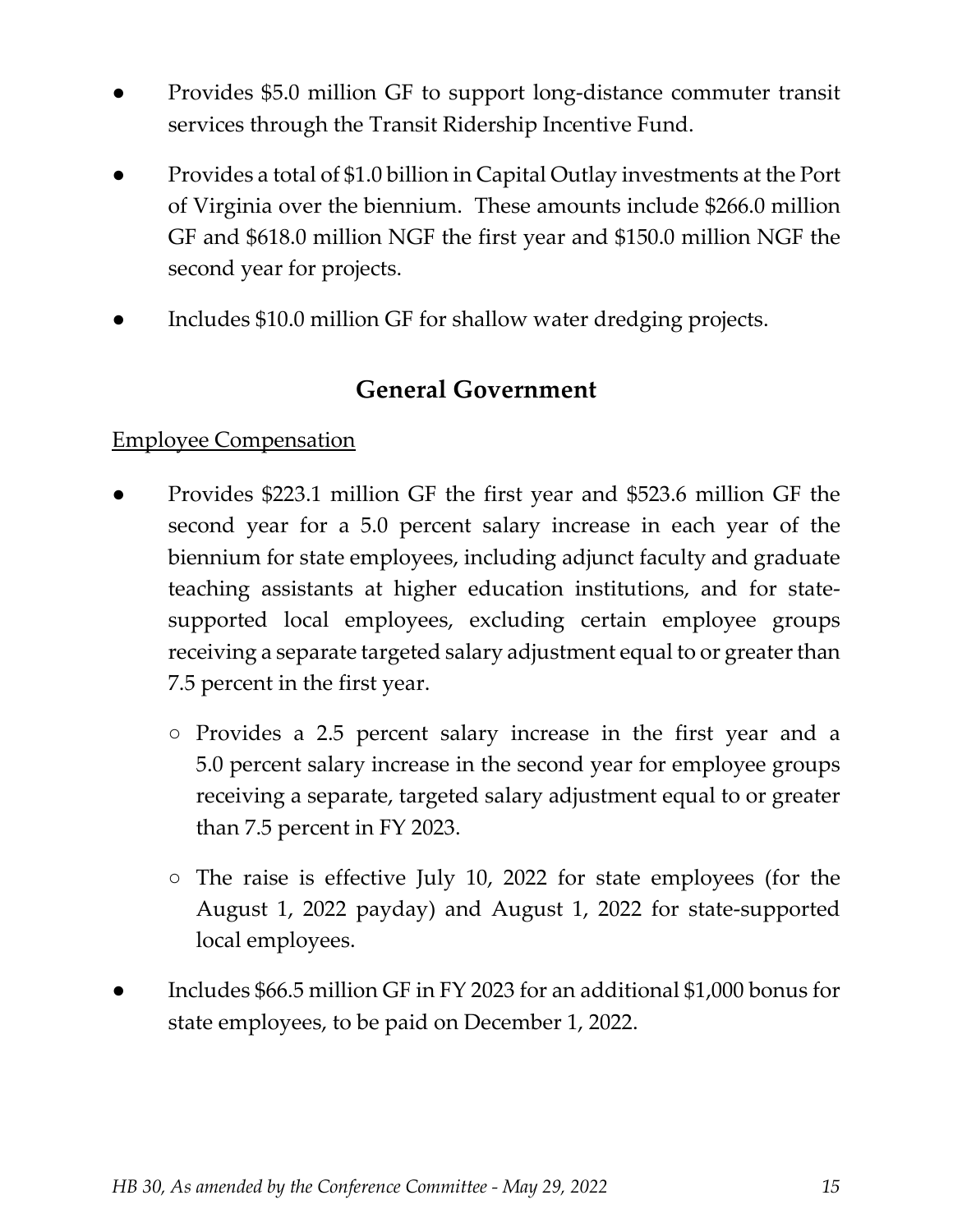- Provides \$90.0 million GF the first year and \$105.7 million GF the second year for targeted compensation initiatives for sworn officers of the Department of State Police, correctional officers and probation and parole officers of the Department of Corrections, and Deputy Sheriffs and Regional Jail Officers.
	- Includes \$21.7 million GF the first year and \$24.8 million GF the second year to increase starting salaries and address pay compression at the Department of State Police.
	- Includes \$29.4 million GF the first year and \$34.2 million GF the second year to increase starting salaries and address pay compression at the Department of Corrections.
	- Includes \$38.9 million GF the first year and \$46.7 million GF the second year to increase the starting salaries and address pay compression for deputy sheriffs and regional jail officers.
- Includes \$11.2 million GF over the biennium to increase the salaries of the clerks and deputy clerks of the General District and Circuit Courts.
- Provides \$4.2 million GF the first year and \$8.5 million GF the second year to support agency costs associated with the increase in the Virginia minimum wage scheduled for January 1, 2023, which will increase from \$11 per hour to \$12 per hour.

### Retiree Health Credit

Includes \$80.4 million GF over the biennium to address the unfunded liability for the retiree health credit plans for state employees, employees of the constitutional offices, and local social service departments.

### State Employee Health Insurance

Provides \$28.0 million GF the second year for the general fund share of employer health insurance premiums, while keeping premiums flat in the first year.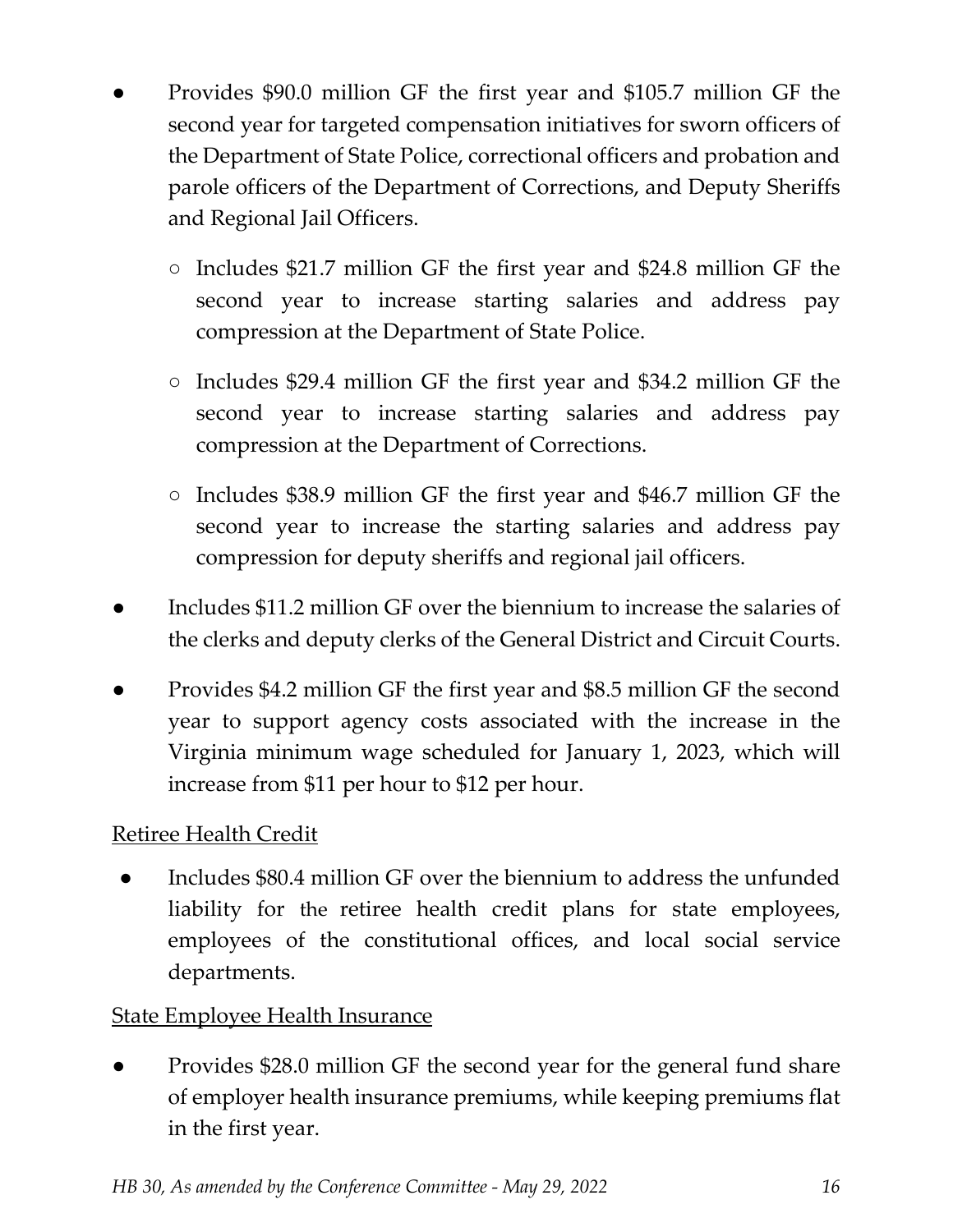### Debt Service

- Includes \$60.0 million GF the first year and \$131.3 million GF the second year for increased funding for debt service on bonds issued by the Virginia Public Building Authority and the Virginia College Building Authority, for capital projects and higher education equipment authorized for bond financing.
- Adds \$31.0 million GF the first year to defease bonds on the Central Virginia Training Center (\$25.0 million) and the Eastern Shore Farmers Market (\$6.0 million).

### Department of Elections

- Provides \$2.2 million GF in the first year for a statewide mailer to all registered voters on the recent changes made to legislative districts.
- Includes \$1.4 million GF each year for a voter education and awareness initiative focused on voting laws and regulations.

### Compensation Board

- Includes \$38.9 million GF the first year and \$46.7 million GF the second year to increase the starting salaries of sworn deputy sheriffs and regional jail officers to \$42,000, and to provide a compression adjustment of \$100 per year of service, up to 30 years, for current officers with three or more years of service.
- Provides \$7.3 million GF the first year and \$9.8 million GF the second year to phase in staffing to address behavioral healthcare needs in local and regional jails.
- Adds \$4.6 million GF the first year and \$7.0 million GF the second year to increase the per diem for state-responsible inmates from \$12 to \$15/day.
- Includes \$1.3 million GF the first year and \$1.5 million GF the second year to provide a \$1,250 pay increase to circuit court clerk staff.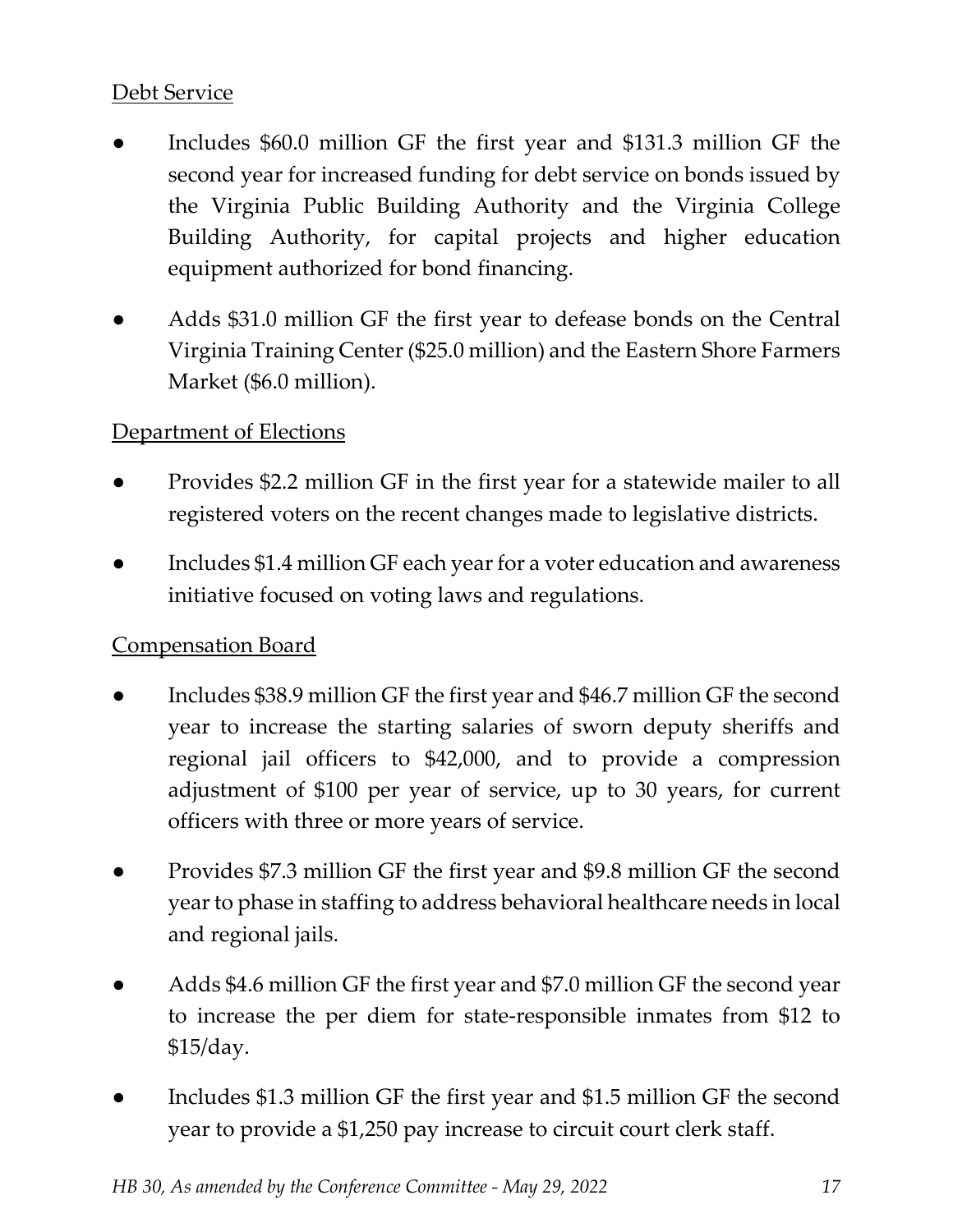Provides \$165,667 GF the first year and \$180,728 GF the second year to fully address all underfunded Treasurer positions, and \$673,767 GF the first year and \$735,018 GF the second year for unfunded positions in offices of Commissioners of the Revenue.

### **Judicial**

- Provides \$7.8 million GF and 120 positions each year for district court clerks' offices based on workload staffing measures, and provides \$4.0 million GF the first year and \$4.4 million GF the second year for a \$2,000 pay increase for all district court clerks.
- Adds \$1.0 million GF each year for expert witness compensation in accordance with Senate Bill 191.
- Includes \$3.9 million GF the first year and \$4.1 million GF the second year to increase the salaries of magistrates to \$54,000 and to address salary compression.
- Adopts \$2.0 million GF each year to provide salary enhancements for legal aid positions at the Virginia State Bar.
- Includes \$859,920 GF each year and 8.0 FTE positions to address workloads at the Indigent Defense Commission.

### Technology/Cybersecurity

- Provides \$10.0 million GF the first year and \$5.0 million GF the second year in additional, centralized funding for cybersecurity initiatives.
- Includes \$4.9 million GF in FY 2023 for state matching funds for anticipated federal cybersecurity grant awards under the State and Local Cybersecurity Improvement Act.
- Maintains \$30.6 million GF the first year and \$30.1 million GF the second year to reflect the general fund share of information technology and telecommunications usage by state agencies.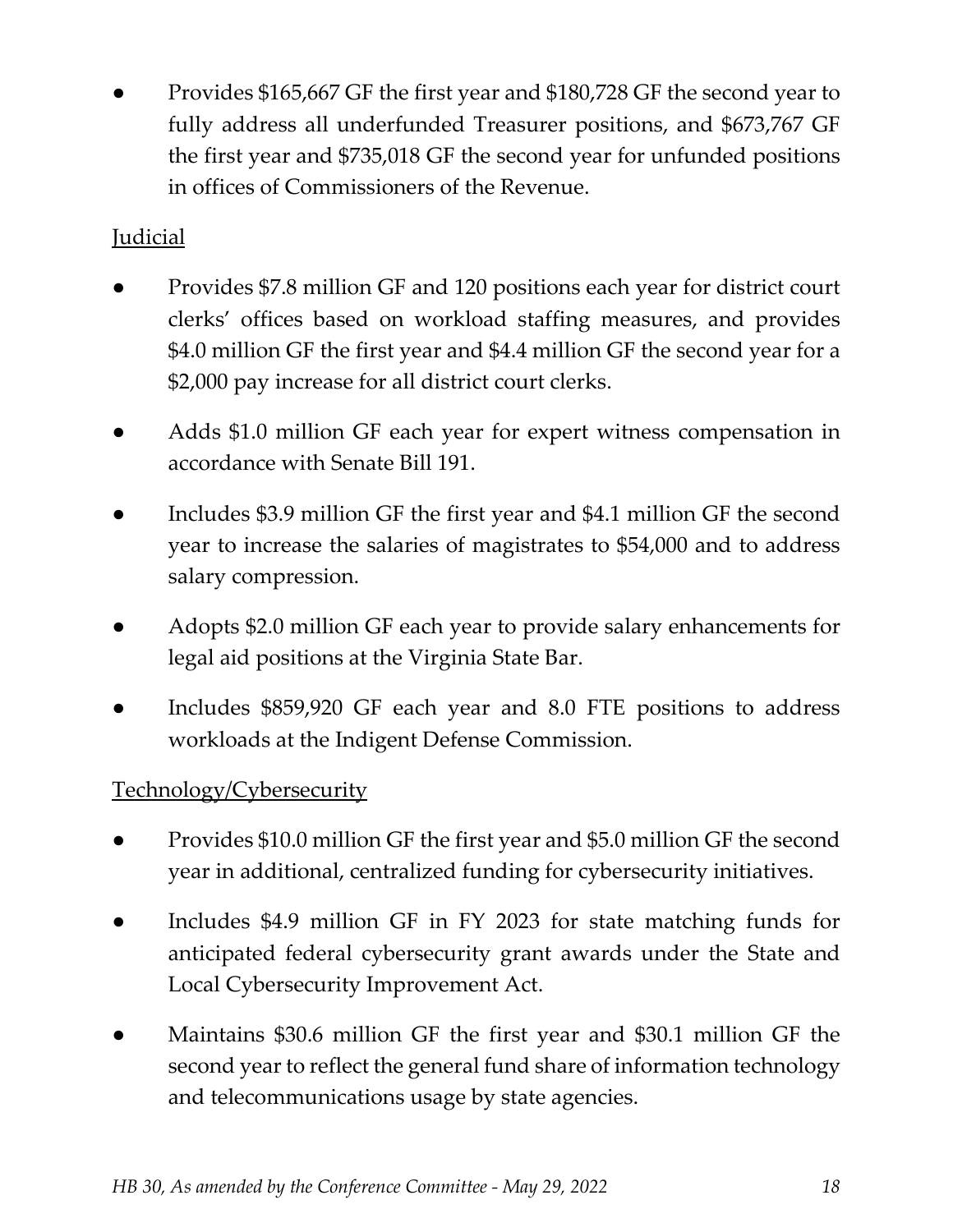- Includes \$6.6 million GF the first year and \$7.3 million GF the second year to adjust the general fund share of agency Cardinal Human Capital Management System and Financials System charges.
- Adds \$2.3 million GF the first year and \$500,700 GF the second year and 2.0 FTE positions to enhance legislative branch system security.

#### Executive Offices

- Provides \$2.0 million GF each year and 10 positions in the Office of the Governor, to include \$750,000 GF each year and four positions for a new Transformation Office.
- Includes \$1.7 million GF and 13 positions the first year and \$2.6 million and 26 positions the second year for the Office of the Attorney General to assist with workload increases from the appellate court expansion.

### Other Agency Allocations (from Central Appropriations)

- Includes \$2.5 million GF each year to facilitate language access.
- Adds \$10.0 million GF the first year to administer statewide efficiencies through the Transformation Office.

### Contingent Appropriation

- Dedicates \$585.0 million GF of FY 2022 general fund revenues collected in excess of the FY 2022 Official Revenue Estimate as follows:
	- \$250.0 million to VRS to address unfunded liabilities of statewide plans;
	- \$150.0 million to improve I-64 between exit 205 and exit 234;
	- \$50.0 million to the Virginia Business Ready Sites Program Fund;
	- \$100.0 million to the to support capital project cost overruns; and
	- \$35.5 million to the Major Headquarters Workforce Grant Fund.